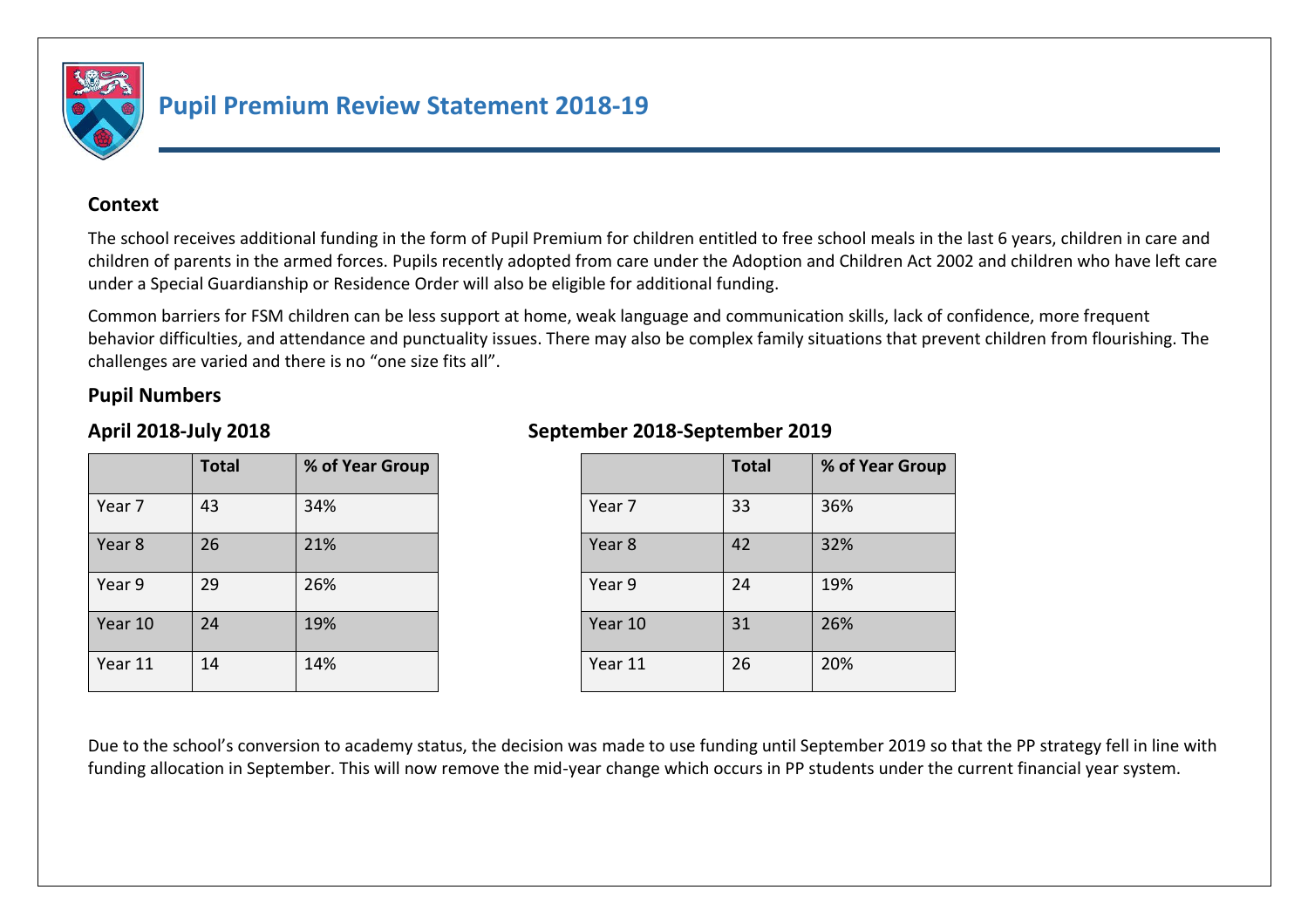### **Year 11 Attainment and Progress**

|                                                      | 2017    | 2018    | 2019 (Non-Validated) |
|------------------------------------------------------|---------|---------|----------------------|
| Pupil Premium Eng and Maths Grade<br>4 and above     | 56%     | 57%     | 36%                  |
| Non Pupil Premium Eng and Maths<br>Grade 4 and above | 63%     | 63%     | 54%                  |
| <b>Difference</b>                                    | $-7%$   | $-6%$   | $-18%$               |
| Progress 8 Pupil Premium                             | $-0.18$ | $-0.35$ | $-0.42$              |
| Progress 8 Non Pupil Premium                         | 0.14    | 0.09    | $-0.04$              |
| <b>Difference</b>                                    | $-0.32$ | $-0.44$ | $-0.38$              |
| Attainment 8 Pupil Premium                           | 40.5    | 35.5    | 36.8                 |
| Attainment 8 Non Pupil Premium                       | 44.6    | 45.1    | 45.3                 |
| <b>Difference</b>                                    | $-4.1$  | $-9.6$  | $-8.5$               |

As we can see from the above table, the gap between PP and non-PP students has shrunk by 0.06 in the summer results 2019. These results are unvalidated and will be update in January 2020 when final results are confirmed. This is a positive movement but we had hoped for more movement based on interventions plans put in place. The gap between English and Maths at Grade 4 has increased significantly and this needs to be a focus in the 2019-2020 pupil premium spending plan.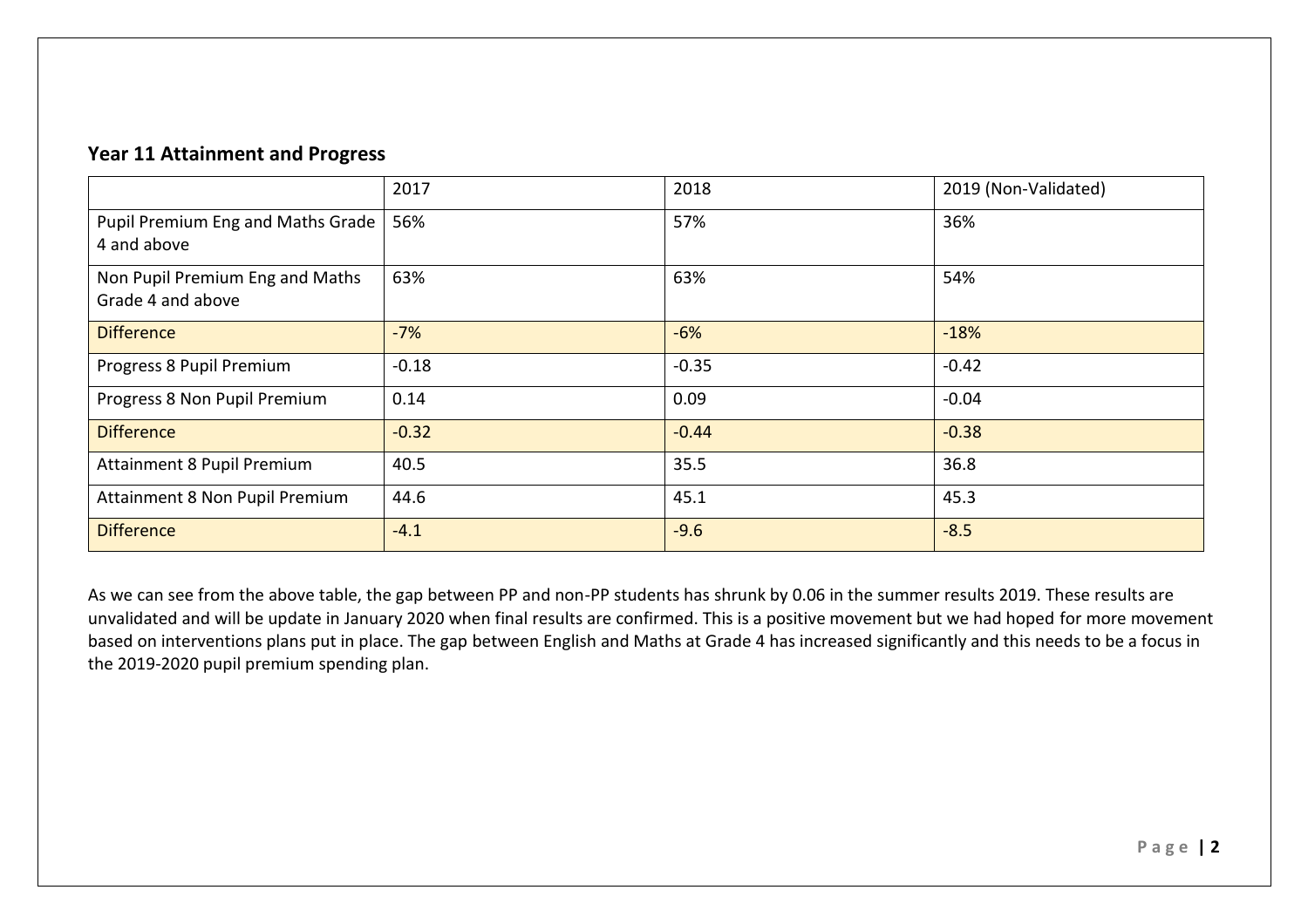# **Funds Received 2018-19**

The total funding allocated to the school for Pupil Premium students was £ 121,000.

Funds received which are allocated to the salaries of key members of staff will not be published due to the size of the school and their job role making them easily identifiable. These staff are expected to have a significant impact on closing the gap between PP and Non-PP students.

# **Review of Expenditure 2018-19**

| <b>Desired Outcome</b>                                                                           | <b>Chosen Action/Approach</b>                                                                                                                                                                                                                                                                                                                                              | Impact                                                                                                                                                            | <b>Lessons Learned</b>                                                                                                                                                                                                         | Cost                                                                              |
|--------------------------------------------------------------------------------------------------|----------------------------------------------------------------------------------------------------------------------------------------------------------------------------------------------------------------------------------------------------------------------------------------------------------------------------------------------------------------------------|-------------------------------------------------------------------------------------------------------------------------------------------------------------------|--------------------------------------------------------------------------------------------------------------------------------------------------------------------------------------------------------------------------------|-----------------------------------------------------------------------------------|
| To create space in the<br>curriculum for precision<br>teaching of our lowest<br>ability students | Support Option group in Year<br>11.                                                                                                                                                                                                                                                                                                                                        | For the 8 students<br>involved in the support<br>group, their average SPI<br>was 0.24. This shows<br>outstanding progress for<br>students in this group           | The support group has<br>been removed from the<br>options block in current<br>year 11. Needs to be<br>reviewed as impact is<br>significant.                                                                                    | £14,000                                                                           |
| Improved literacy across<br>the curriculum before Year<br>11                                     | One to One tuition delivered<br>by high level learning<br>assistants and Lexia software.<br>This system has worked very<br>effectively at improving the<br>literacy of students who have<br>SEN as well as PP. Over this<br>year the scheme will be<br>extended to students who<br>are not on SEN register but<br>do have literacy issues<br>identified by teaching staff. | English results were below<br>expected progress for both<br>Literature and Language.<br>The systems purchased are<br>used primarily in KS3 and<br>less so at KS4. | We need to review how<br>the lessons learnt by<br>students following the<br>Lexia program and One to<br>One tuition to improve<br>literacy are carried over<br>into KS4 learning so that<br>lapses in ability do not<br>occur. | £3080 (Purchased for 3<br>years so less impact on PP<br>spend in following years) |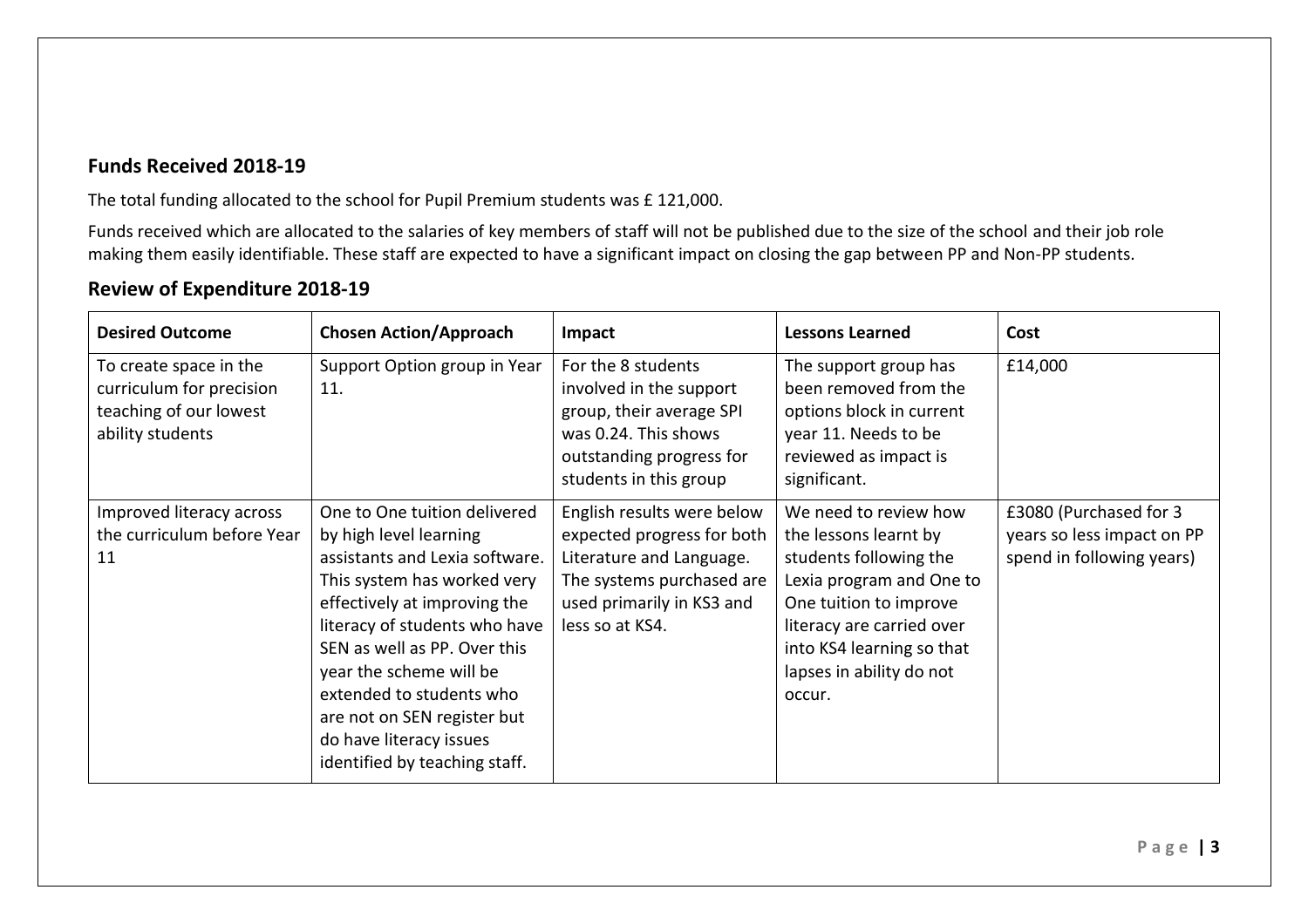| <b>Desired Outcome</b>                                             | <b>Chosen Action/Approach</b>                                                                                                                                           | Impact                                                                                                                                                                                                                                                                                                                                            | <b>Lessons Learned</b>                                                                                                                                                                                                                                                                                             | Cost                  |
|--------------------------------------------------------------------|-------------------------------------------------------------------------------------------------------------------------------------------------------------------------|---------------------------------------------------------------------------------------------------------------------------------------------------------------------------------------------------------------------------------------------------------------------------------------------------------------------------------------------------|--------------------------------------------------------------------------------------------------------------------------------------------------------------------------------------------------------------------------------------------------------------------------------------------------------------------|-----------------------|
|                                                                    | Form time reading<br>intervention program<br>implemented with Year 10<br>peer reading, overseen by<br>HLTAs.                                                            |                                                                                                                                                                                                                                                                                                                                                   |                                                                                                                                                                                                                                                                                                                    | Salaried Staff        |
| Improved numeracy across<br>the curriculum before Year<br>11       | Use of Peer Maths and<br>Success at Arthimetic<br>delivered by HLTA                                                                                                     | Maths results were below<br>expected progress for both<br>Literature and Language.<br>The systems purchased are<br>used primarily in KS3 and<br>less so at KS4.                                                                                                                                                                                   | We need to review how<br>the lessons learnt by<br>students following the<br><b>Success at Arthimetic</b><br>program and One to One<br>tuition to improve literacy<br>are carried over into KS4<br>learning so that lapses in<br>ability do not occur.                                                              | <b>Salaried Staff</b> |
| Improved performance in<br>core subjects of progress 8<br>measure. | <b>Additional English and Maths</b><br>and Science booster for<br>cohorts of students. 1-2-<br>1/small group delivered by<br>external specialist and in<br>house staff. | This did not have the<br>impact expected. A large<br>number of students<br>received intervention<br>sessions which were<br>targeted at developing key<br>exam skills and developing<br>areas of identified<br>weakness. Results indicate<br>that the majority of<br>students who received this<br>intervention didn't make<br>their target grade. | Moving into 2019-20, we<br>need to look carefully at<br>the use of funds to buy in<br>external support. A large<br>number of students<br>received support and this<br>may have been too<br>surface level to have an<br>impact. Any further out of<br>lesson intervention must<br>be more targeted and<br>specific. | £10000                |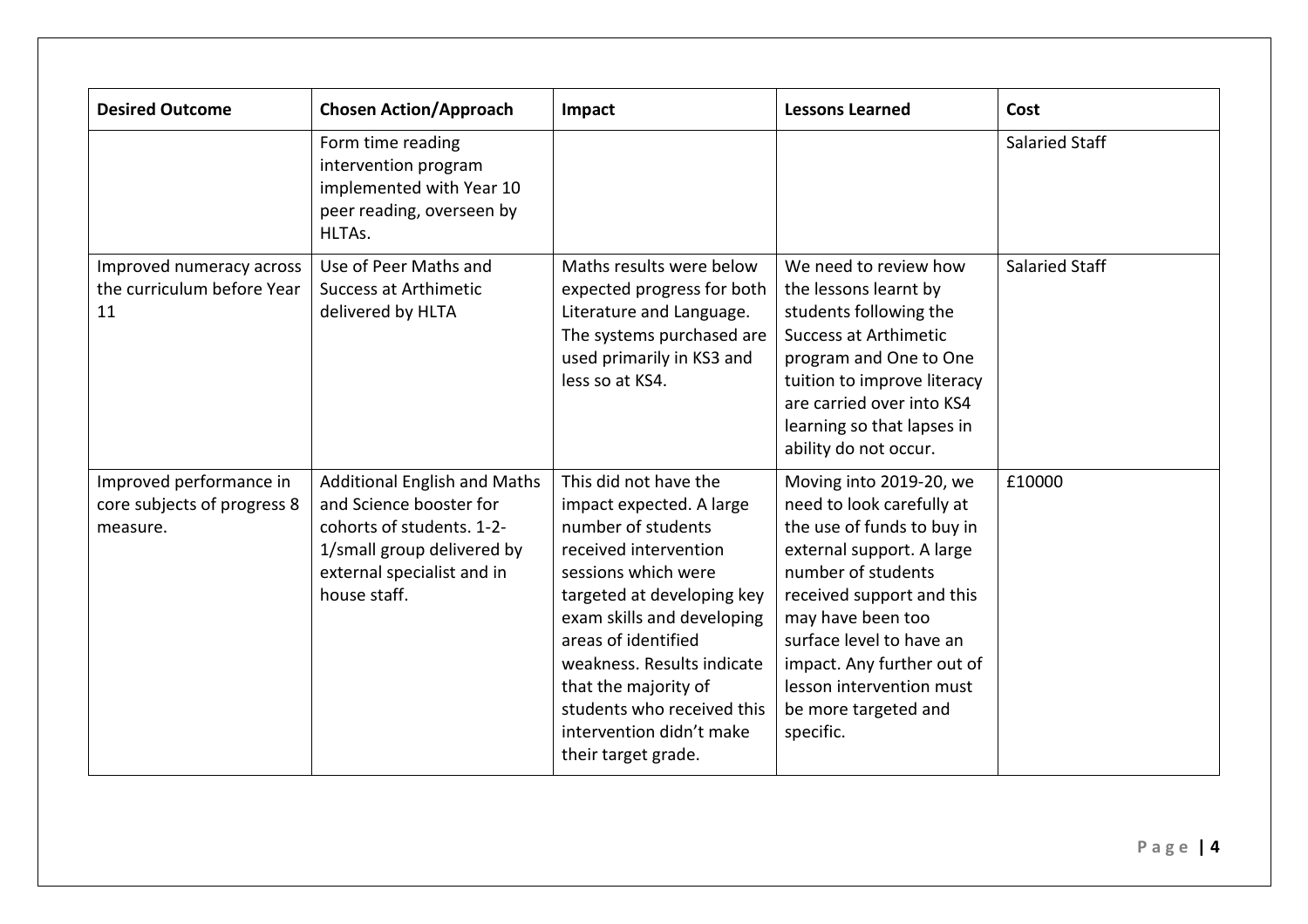| <b>Desired Outcome</b>                                                                                   | <b>Chosen Action/Approach</b>                                                                                            | Impact                                                                                                                                                                                                                                   | <b>Lessons Learned</b>                                                                                                                                                                                                                               | Cost                  |
|----------------------------------------------------------------------------------------------------------|--------------------------------------------------------------------------------------------------------------------------|------------------------------------------------------------------------------------------------------------------------------------------------------------------------------------------------------------------------------------------|------------------------------------------------------------------------------------------------------------------------------------------------------------------------------------------------------------------------------------------------------|-----------------------|
| Improved attendance of<br>PP students                                                                    | Attendance Officer employed<br>to monitor pupils and follow<br>up quickly on absence. First<br>day response home visits. | Attendance of PP students<br>has dropped by 3.4% to<br>88.4%. The attendance<br>officer has completed<br>home visits with students<br>but complex issues behind<br>some attendance issues<br>means more support and<br>time is required. | We need to more<br>structured approach to the<br>attendance issue with PP<br>students. Attendance<br>officer needs more<br>training and systems in<br>place to ensure they can<br>engage and work with<br>parents to get students<br>back in school. | <b>Salaried Staff</b> |
| Improve monitoring of<br>students working with<br>external agencies.                                     | Purchase CPOMS to be the<br>main monitoring and<br>intervention system for the<br>pastoral team.                         | CPOMS has been very<br>successful in allowing staff<br>to information share and<br>ensure students who are<br>more likely to be at risk<br>have received support and<br>intervention where<br>required.                                  | CPOMs to be rolled out<br>across school for all staff<br>to use as primary space for<br>safeguarding concern<br>sharing.                                                                                                                             | £1100                 |
| To identify complex<br>barriers to learning and<br>create strategies for pupils<br>at risk of exclusion. | Commission educational<br>psychologist to work with<br>pupils with complex needs as<br>well as Reachout ASC.             | Funding for EP has helped<br>to ensure students are<br>gaining correct external<br>and internal support<br>where required.                                                                                                               | We need to work with<br>primary schools to identify<br>students who may need EP<br>assessment early in Year 7<br>to get strategies in place<br>more quickly.                                                                                         | £3500                 |
| <b>CEIAG</b>                                                                                             | Continue to employ HLTA<br>with responsibility for<br>careers                                                            | All Year 11 PP students<br>had at least two career<br>meetings. Plans for next<br>steps were made with all<br>PP students.                                                                                                               | Current staff member is<br>leaving the school. We<br>need to replace as this has<br>a significant impact on PP<br>student aspirations.                                                                                                               | <b>Salaried Staff</b> |